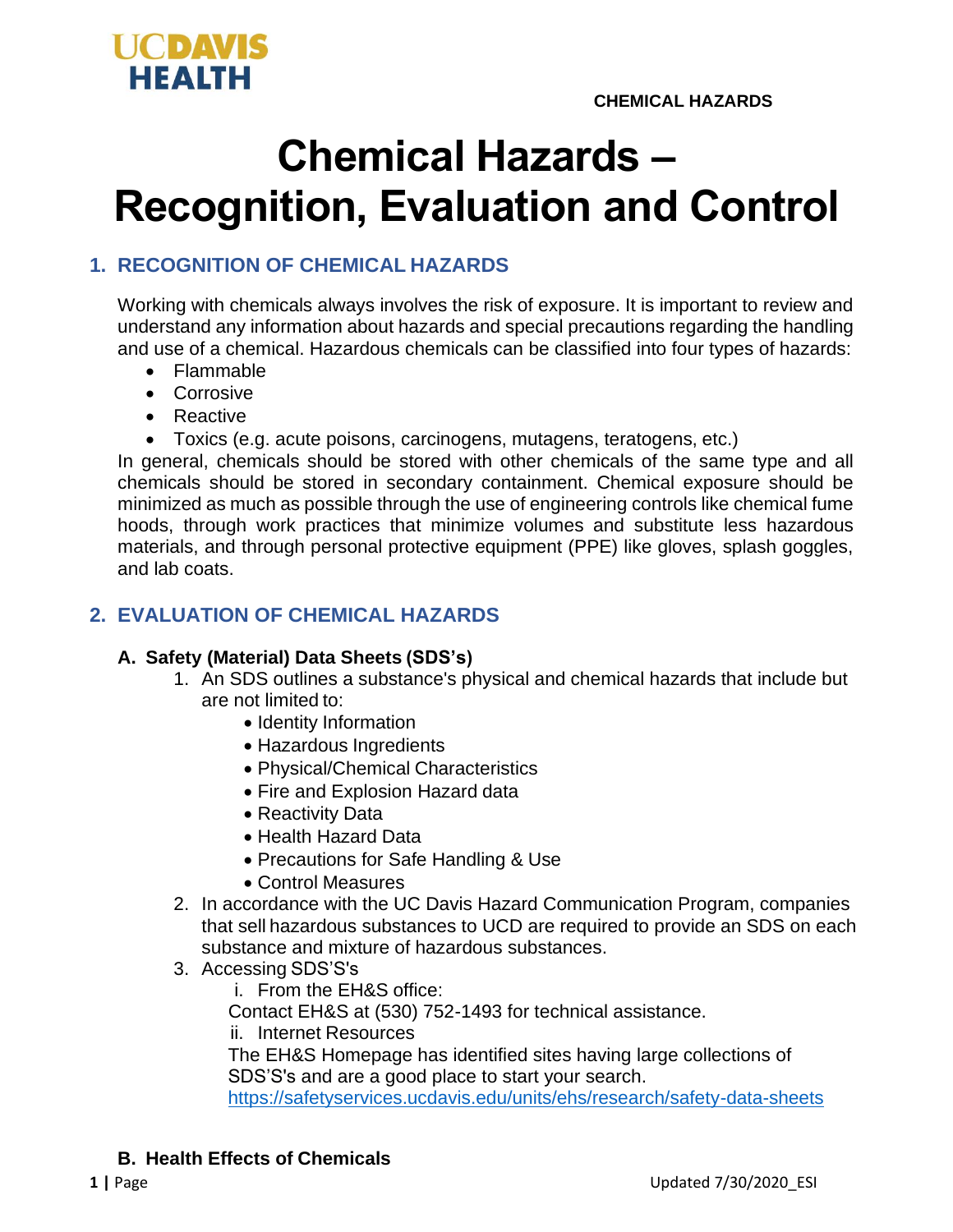

#### **CHEMICAL HAZARDS**

Working with chemicals always involves the risk of chemical exposure. The health risk is dependent upon the toxicity of the chemical, the types of effects and the various routes of entry.

1. Toxicity vs. Hazard

| <b>Toxicity</b>                | ability of a chemical to act as a poison or cause injury to<br>tissues.                                                                                                  |  |
|--------------------------------|--------------------------------------------------------------------------------------------------------------------------------------------------------------------------|--|
| Hazard                         | likelihood that a chemical will cause injury in a given<br>environment or situation; degree of hazard depends on<br>how toxic the substance is, how it is absorbed, etc. |  |
| 2. Acute vs. Chronic Exposures |                                                                                                                                                                          |  |
| <b>Acute Exposures</b>         | exposure of short duration, usually to relatively high<br>conceptrations or openinto of motorial                                                                         |  |

| Acute Exposures | $\sim$ . The second second contract the second contract of the second contract $\sim$ . The second contract of the second contract of the second contract of the second contract of the second contract of the second contract of<br>concentrations or amounts of material |
|-----------------|----------------------------------------------------------------------------------------------------------------------------------------------------------------------------------------------------------------------------------------------------------------------------|
|                 | continuous or intermittent exposure extending over a long<br>Chronic Exposures period, usually to relatively low material amounts or<br>concentrations.                                                                                                                    |

## 3. Local vs. Systemic Effects

| Local Effects           | effects of the chemical may be localized on a specific<br>area of the body such as nose or throat |
|-------------------------|---------------------------------------------------------------------------------------------------|
| <b>Systemic Effects</b> | entire body system and organs are all affected by<br>exposure to the chemical                     |

## **C. Threshold Limits Values - TLV-TWA**

Most health effects are dependent on the level of concentration of the exposures. The TLV-TWA is the allowable time-weighted average (TWA) airborne concentration of a material to which most workers can be exposed, during a normal 8-hr workday or 40-hr week, without adverse effects.

## **D. Dose - Response Relationship**

Toxicological studies show that there is a relationship between the chemical dose and the response that is produced in the body. For example, a small amount of formaldehyde will effect minutely on the biologic tissue while large amounts of the same chemical will cause severe effect in a biologic system. This dose-response relationship can be plotted out.

## **E. Routes of Entry**

There are various routes of entry whereby chemicals can gain entrance into the physical body. These routes are:

- 1. Inhalation
- 2. Skin Absorption
- 3. Ingestion
- 4. Injection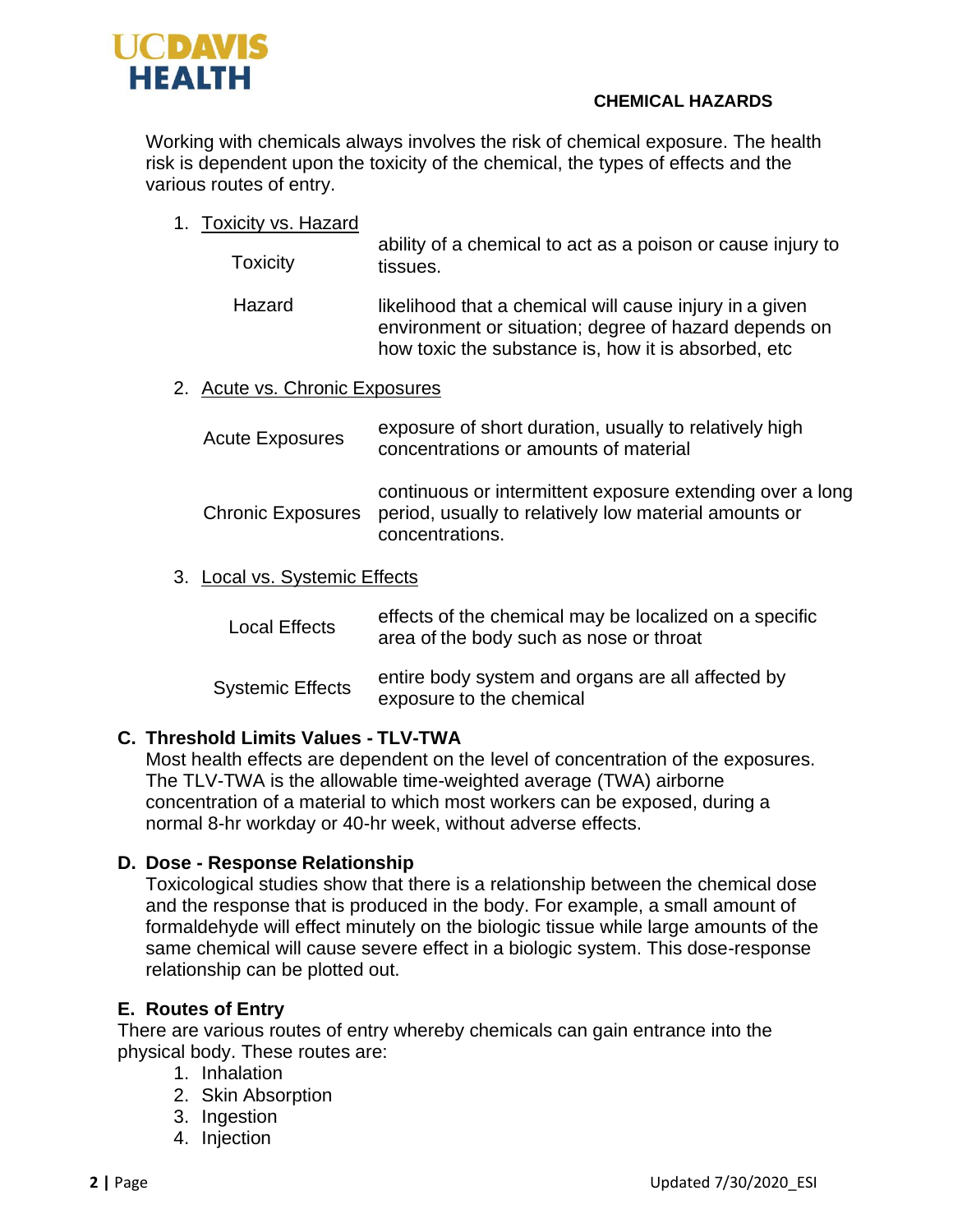

## **F. Target Organ Effects**

Chemically caused effects from exposure to a material on a specific listed organs and systems such as liver, kidneys, nervous system, lungs, skin, and eyes.

# **3. CONTROL METHODS FOR CHEMICAL HAZARDS**

#### **A. Designated Area**

This is an area assigned for the usage of either a particularly hazardous substance or purpose. For example, if carcinogens are being used in the lab, a "designated area" should be assigned, and warning label should be posted.

- 1. Clean Area
- There are no longer clean areas allowed in an active research laboratory.

## **B. Engineering Controls**

This is the most effective and desirable method for minimizing risk of exposure either to toxic chemicals or to mechanical equipment. Examples of engineering controls: guards, remote controls, or interlock systems

However, for toxic fumes, mists, and vapors, ventilation systems are the best approaches to help reduce personal exposure to acceptable levels. Generally, there are two types of ventilation systems:

1. Dilution Ventilation

In most buildings a certain percentage of the building air is recirculated periodically through the building ventilation systems but in laboratories all air is exhausted directly to the outside. This "single pass" system is a type of "dilution ventilation" system for controlling low risk airborne contaminants. They are simply exhausted to the outside before they can build to hazardous levels.

2. Local Exhaust Ventilation

Used for moderate to high-risk contaminants. Local exhaust systems capture the airborne contaminants much more effectively than dilution systems such as chemical fume hoods

3. Fume Hoods

The fume hood is designed to contain and disperse gases, vapors, and aerosols to the external environment. It does not provide absolute containment or protection from the materials in the hoods, however, a properly designed hood in a properly designed room can provide adequate protection of the following practices are observed:

- Inspect and ensure that the hood is working.
- Do not store chemicals and equipment in the hood
- Remove unnecessary chemicals and equipment.
- All equipment and experiments should be at least 6 inches back from the front sash.
- Position the sash no higher than the approved working height that is designated by a fluorescent yellow sticker.
- When evaporating or distilling perchloric acid, special perchloric acid fume hoods MUST be used.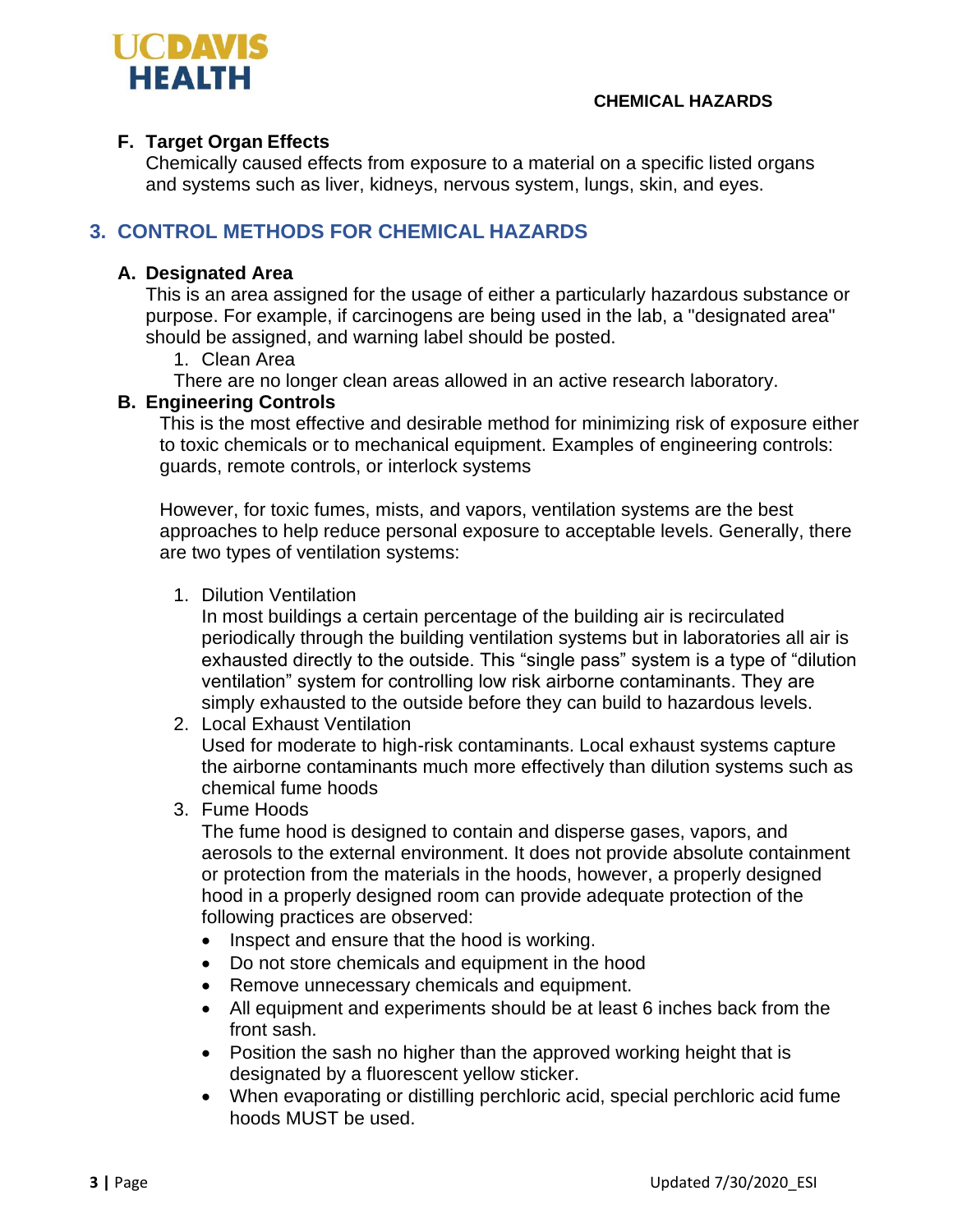

#### **CHEMICAL HAZARDS**

# **C. Work Practice Controls**

In most cases, a well-designed set of work practices is the best risk management tool.

- 1. Chemical Transportation Assure that an unbreakable secondary container is being used, and that transport carts are designed for this purpose.
- 2. Eating and Drinking There should be no eating, drinking, chewing of gum or tobacco, application of cosmetics, storage of utensils, food, or food containers in the laboratories.
- 3. Pipetting

Mechanical pipetting aids should always be used for all pipetting procedures. Oral pipetting is prohibited

4. Personal Hygiene

All personnel should wash their hands immediately after the completion of any procedure in which chemicals have been used and when they leave the laboratory. If hazardous chemical exposures occur to skin, immediately shower or wash affected areas for 15 minutes.

5. Housekeeping

Keeping the working area clean and orderly reduces the frequency and severity of accidents. Here is some common sense tips:

- Keep aisles, exits, stairs and hallways free of obstructions.
- Avoid slip hazards by keeping the floor clean of ice, stoppers, glass beads or rods, other small items and spilled liquids.
- Keep drawers and cabinet doors closed.
- Never store chemicals on the floor.
- Workspaces and storage areas should be kept clear of broken glassware, leftover chemicals and scraps of paper.
- Place all non-contaminated broken glass in rigid containers with plastic liners clearly marked "Broken Glass".

## **D. Standard Operating Procedures (SOP)**

Lab staff should prepare a SOP for hazardous operations as well as the use, storage and disposal of hazardous materials. SOPs serve as a training tool for new workers. SOP templates for common hazard classes can be found here:

<https://safetyservices.ucdavis.edu/units/ehs/research/chemical/sop-templates>

## **E. Personal Protective Equipment (PPE)**

- 1. PPE comprises of clothing or equipment that is used to isolate a worker from direct exposure to workplace hazards. Examples of PPE include the following:
	- a. Protective clothing
	- b. Gloves
	- c. Eye Protection
	- d. Respirators
	- e. Face Shields

PPE is used in conjunction with engineering and administrative controls for worker protection. It should provide adequate protection if it is properly worn and appropriately used. Prior to usage, consult your online Laboratory Hazard Assessment Tool

[\(https://safetyservices.ucdavis.edu/units/ehs/research/laboratory/lhat\)](https://safetyservices.ucdavis.edu/units/ehs/research/laboratory/lhat) or EH&S (752-1493) to ensure proper PPE selection.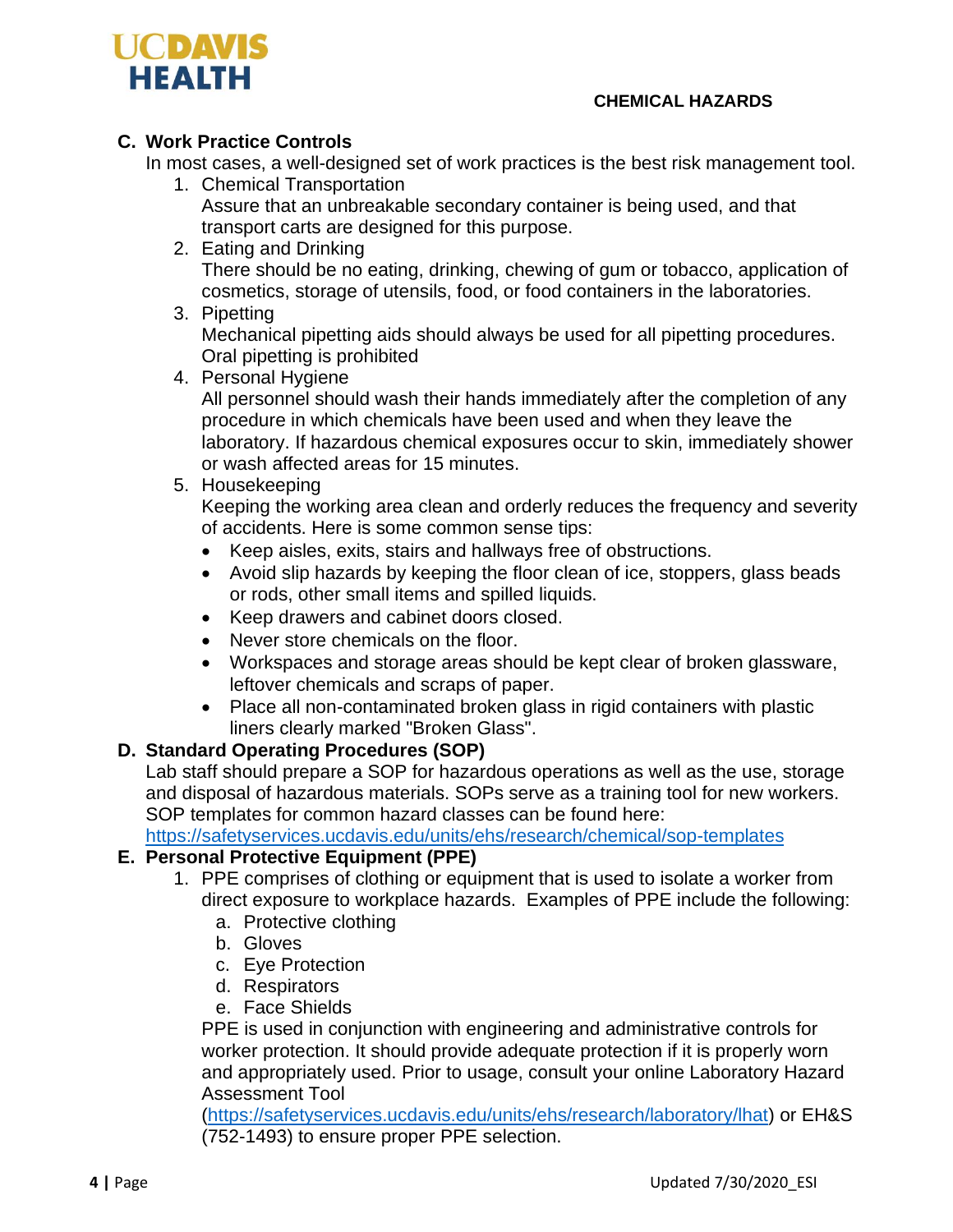

# **2. Guidelines for PPE Usage**

- a. PPE protects differently for each hazard. It does not provide protection against all hazards. Choose appropriate PPE depending on the hazard and task you are performing. Remember: USING THE WRONG PPE MAY BE AS BAD AS USING NO PPE!
- b. PPE does not eliminate the hazard. Know the limitations of PPE. Follow SAFETY PRECAUTIONS while working.
- c. Use and maintain PPE properly to ensure its performance. Having safety goggles does no good if it's resting on your head.
- d. Be aware that there may be hazards with using PPE. Talk to your supervisor or EH&S before using PPE.
- e. PPE does not protect workers the same way! PPE should be properly sized and fitted to ensure its adequacy.
- f. Wear more than the minimum PPE.
- g. Leave your uniform at work and have it laundered there if a service is provided. If you take your uniform home, then wash it separately to avoid contaminating other clothes.
- h. Take off your jewelry (i.e. rings and watches). This reduces chemical seepage and contact with electrical sources.

## **3. Protective Clothing**

- Lab clothing (i.e. coats and aprons) should be worn in the laboratories in order to keep contaminants from getting onto street clothes.
- Open-toed/open-heeled shoes, sandals or shoes made of woven material should not be worn in the laboratory.
- Shorts, cut-offs and miniskirts are inappropriate.
- Long hair and loose clothing should be constrained.
- Jewelry (i.e. rings, bracelets, and watches) should not be worn in order to prevent chemical seepage under the jewelry, contact with electrical sources, catching on equipment and damage to jewelry itself.

#### **4. Gloves**

Appropriate gloves should always be used when working in the lab. Disposable gloves should be discarded after each use and immediately after overt contact with chemical.

#### **5. Eye Protection**

Devices to provide appropriate eye protection should be used in the laboratory work area. The type of device used will depend upon the hazard presented by the operation and/or chemical in use. Splash goggles (vented or non-vented) are most appropriate when working with liquid chemicals.

#### **6. Respiratory Protection**

At times, masks or respirators may be required for some procedures where there may be a potential for inhalation exposure. However, respirator users should consult EH&S to assure accordance with the UCD Respiratory Protection Program.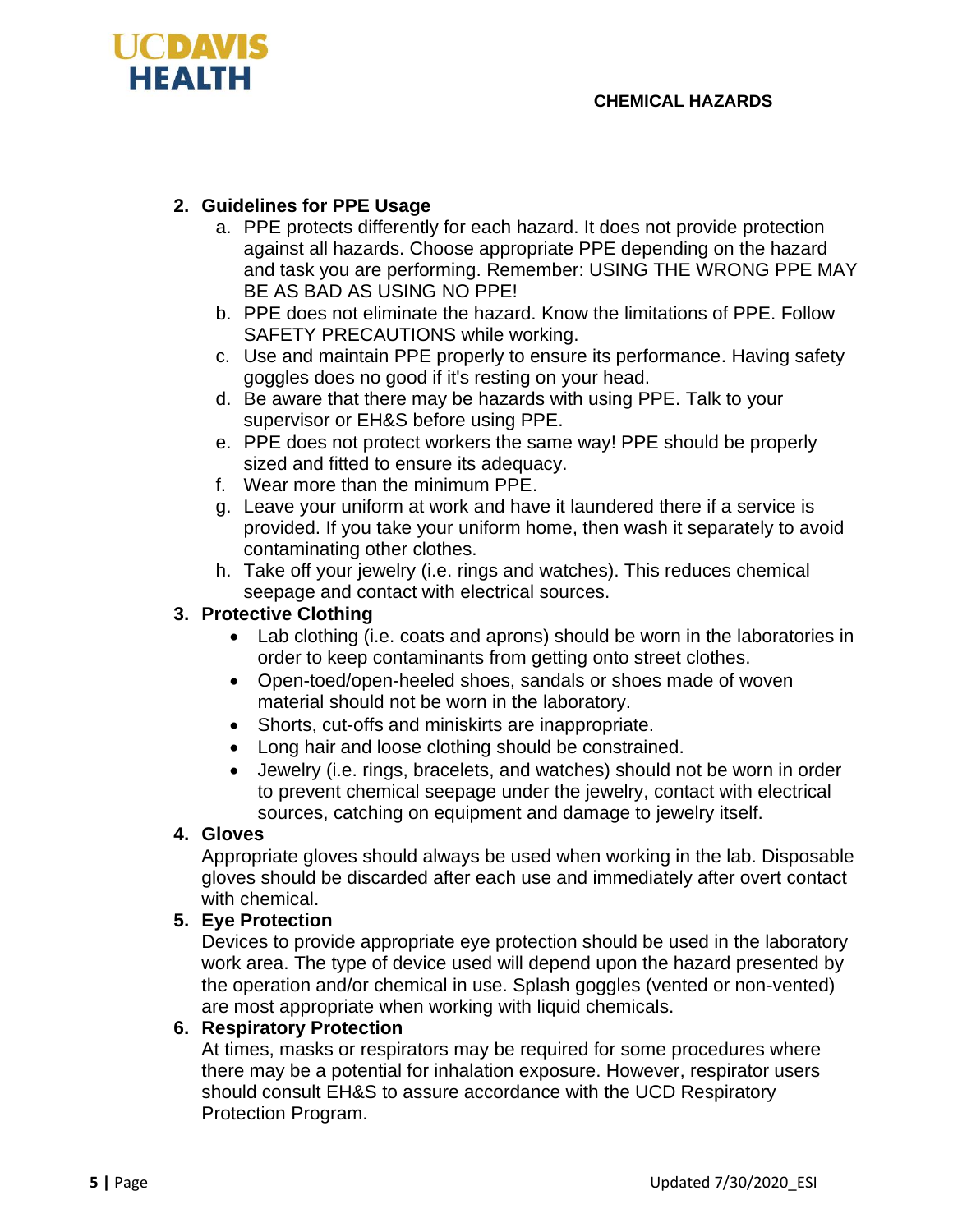

# **F. Chemical Hygiene Plan (CHP)**

The CHP is designed to protect you from the health hazards associated with hazardous chemicals in your lab. The CHP outlines standard operating procedures for all work involving hazardous substances in your lab. The CHP must be available to employees in the lab at all times.

## **G. Chemical Storage**

- 1. Chemical Storage
	- Separate incompatible chemicals. Check the shelf life of your chemical inventory periodically.
	- Store chemicals properly in the cabinets or on the shelves provided.
	- Do not store chemicals in fume hoods.
	- Install smoke and heat detectors and fire extinguishers.
	- Do not overcrowd or overload shelves.
	- Keep storage facilities locked.
	- Keep aisles clutter-free and unobstructed.
- 2. Labeling

Since there is a wide variety of chemicals used in the laboratories, appropriate labeling is extremely important. In order to be able to determine its use, disposal and hazards, the UC Davis Hazardous Communication Program requires chemicals to be properly labeled.

- 3. Flammable Storage Cabinets
	- Flammable cabinets are designed to protect flammable liquids against flash fire; the cabinet should ALWAYS remain closed when not in use.
	- Ensure cabinet can contain any spilled flammable liquids to prevent fire spread.
	- Cabinet should only accommodate up to 60 gallons of flammable liquids.
	- All cabinets should be UL (Underwriter's Laboratory) Approved and labeled "Flammable - Keep Fire Away".
- 4. Lab Refrigerators
	- Use only an EH&S approved "lab safe" refrigerator designed for storing chemicals.
	- NEVER store chemicals and food in the same refrigerator.
	- If not "lab safe" refrigerator, it MUST be labeled "Caution Unsafe For Storage Of Flammable Solvents".
- 5. Special Considerations
	- Store carcinogens separately.
	- Store water-sensitive chemicals and concentrated acids separately.
	- Use heat-resistant cabinets for flammable liquids.
	- Wooden cabinets are acceptable for solids.
	- Peroxide forming chemicals deserve special consideration. Due to unusual stability problems, careful records of the storage history of compounds that form peroxides on standing should be maintained and periodically reviewed. Discard peroxide forming chemicals by the manufacturer's